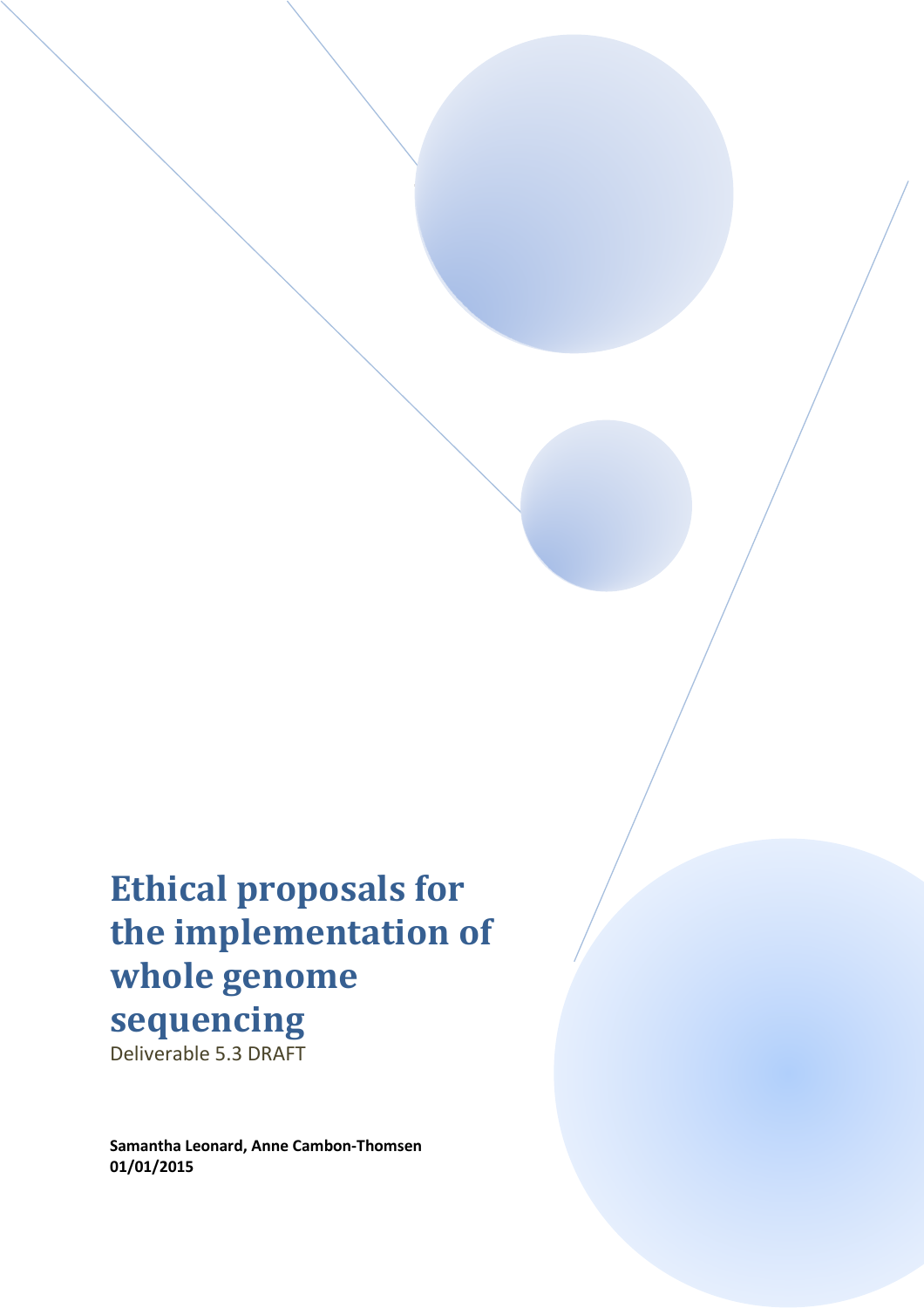## **Contents**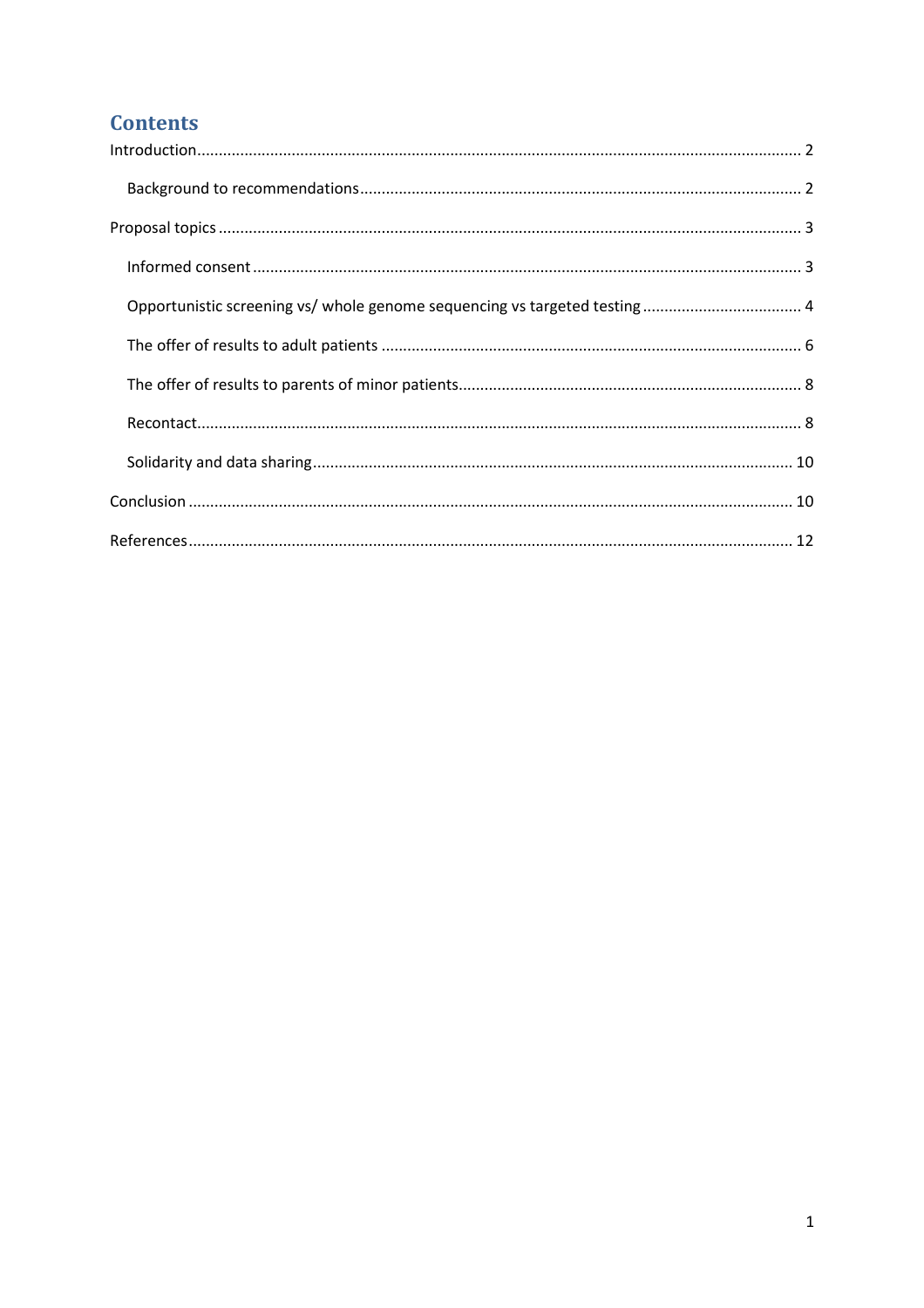## **Introduction**

#### **Background to recommendations**

 In deliverable 5.1, an in-depth literature search was carried out to identify the principal ethical issues being discussed with regards to whole genome sequencing and to uncover areas of convergence and dissent. "Return of incidental findings" was identified as the primary area of dissent, particularly with regards to returning incidental results for which no prevention or cure currently exists. More fundamentally, there was divergence in opinion as to how the benefits of the technology should be maximized. The American College of Medical Genetics (ACMG) advocated the use of WGS as a screening opportunity in addition to its role in seeking the answer to a specific clinical question (ACMG 2013). In Europe the European Society for Human Genetics recommended using targeted testing wherever possible (ESHG 2013). Following the publication of a number of articles arguing against opportunistic screening, a statement published by the ACMG changing their former stance that opportunistic screening should be obligatory each time that WGS is performed for any diagnostic purpose (ACMG 2014). Surveys showed that opinion generally among professional stakeholders was divided with regards to a number of issues, including the return of unsought incidental findings (Lohn et al 2013, Lemke et al 2013).

The available data regarding the attitudes of professional stakeholders came from North America. For deliverable 5.2, a web-based questionnaire was therefore developed to investigate the attitudes of European professional stake holders. This revealed convergence in some areas, such as that opportunistic screening should be offered but not be mandatory, and that incidental findings for preventable or treatable disorders should be shared with both minor and adult patients. Return of other incidental findings and re-contact were areas where opinion diverged.

The aim of this deliverable is to make proposals for future guidelines, following consideration of the different ethical challenges posed by the offer of diagnostic whole genome sequencing. This was achieved through an ethical analysis of the issues identified through the literature search and based on experience with other genetic testing technologies, and will incorporate consideration of the different positions reflected in the questionnaire study.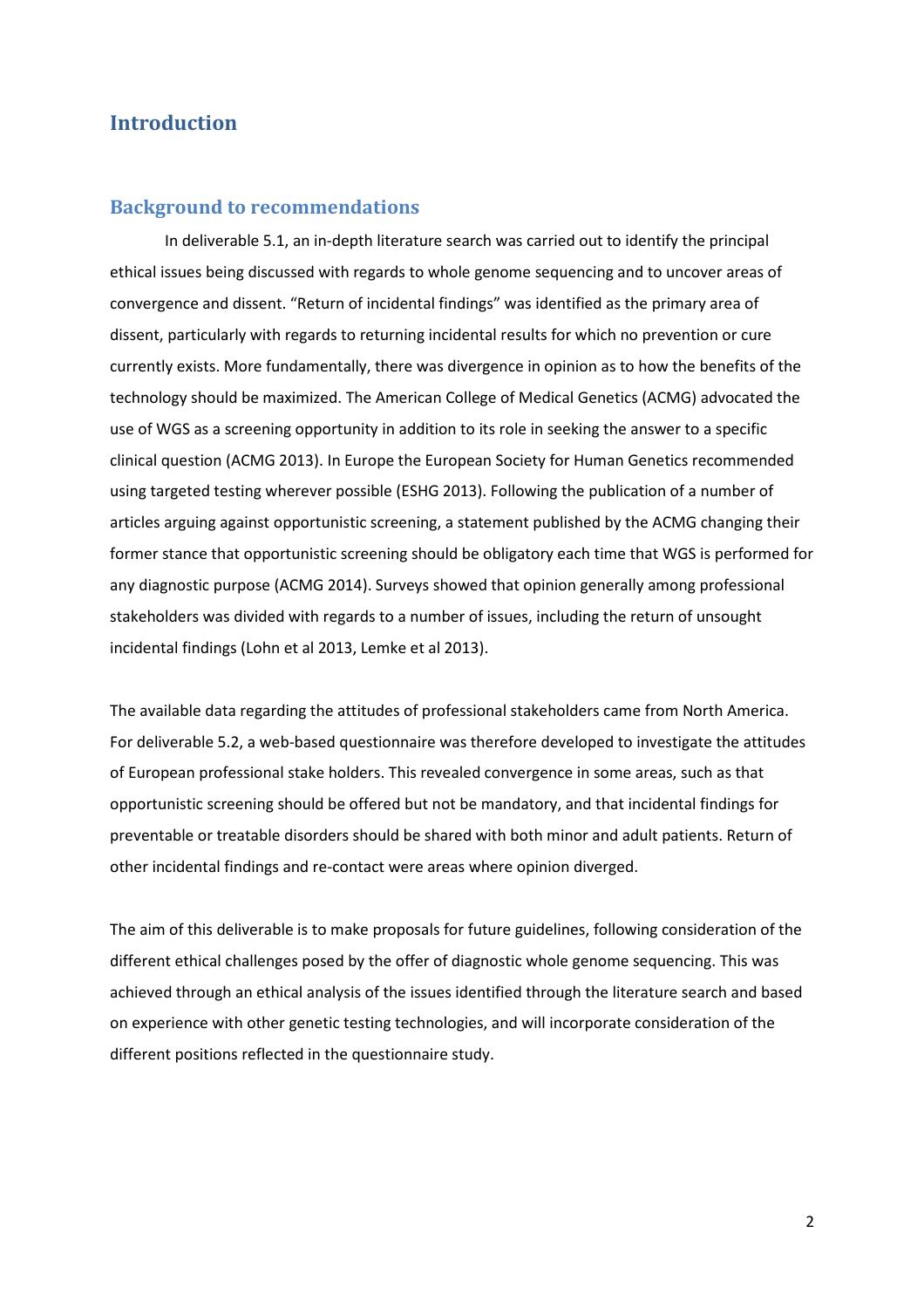## **Proposal topics**

#### **Informed consent**

Whole genome sequencing offers the possibility of a wide ranging set of information about the person's genetic status and future health. However the test is generally performed in order to answer a specific clinical question. Medical consent procedures aim to give sufficient information to the patient to allow them to make an informed decision. Generally this involves talking through potential results of testing. It is expected that the number of incidental findings will be higher with WGS than with other forms of genetic testing, and it is important to determine the level of detail that is optimal for WGS consent. Counselling in detail regarding all of the possible predispositions for medical conditions that could potentially be detected by WGS is not feasible. One possible approach is that categories of disorders rather than individual disorders should be discussed.

Experience with genetic counseling has shown that preparation of patients for predictive tests poses particular challenges. Such tests are carried out in the context of a known family history of a particular condition for which the patient is at increased risk. The condition is therefore generally familiar to the patient, and they have often had some time to reflect on the meaning of that condition to themselves and to decide whether to take the test. Counselling prior to WGS for all of the potential clinically significant results that may arise that are predictive of serious and in some cases incurable disorders is potentially very complex and time consuming. A study counseling patients in a research setting for a diagnostic WGS test took several hours to counsel patients. The patients reported that they found the process overly long (Tabor et al 2012). There is therefore a need to develop a concise pre-test counseling procedure that gives patients sufficient information to make an informed choice, without overwhelming them to the point that making an autonomous choice is unreasonably difficult. Zeiler has argued that too much choice actually harms, rather than promotes, autonomy (Zeiler 2004).

The survey carried out for deliverable 5.2 indicated that 85% of participants were in favour of a more in-depth consent procedure for WGS than for current untargeted genetic tests such as array-CGH. Of those that were in favour of a more in-depth procedure, 88% felt that the explanation of possible results should be longer and 64% felt that there should be a more detailed consent form. Around a third of participants would consider incorporating more than one counselling session into a pre-test consent process and one third would consider using a web-based decision-aid tool.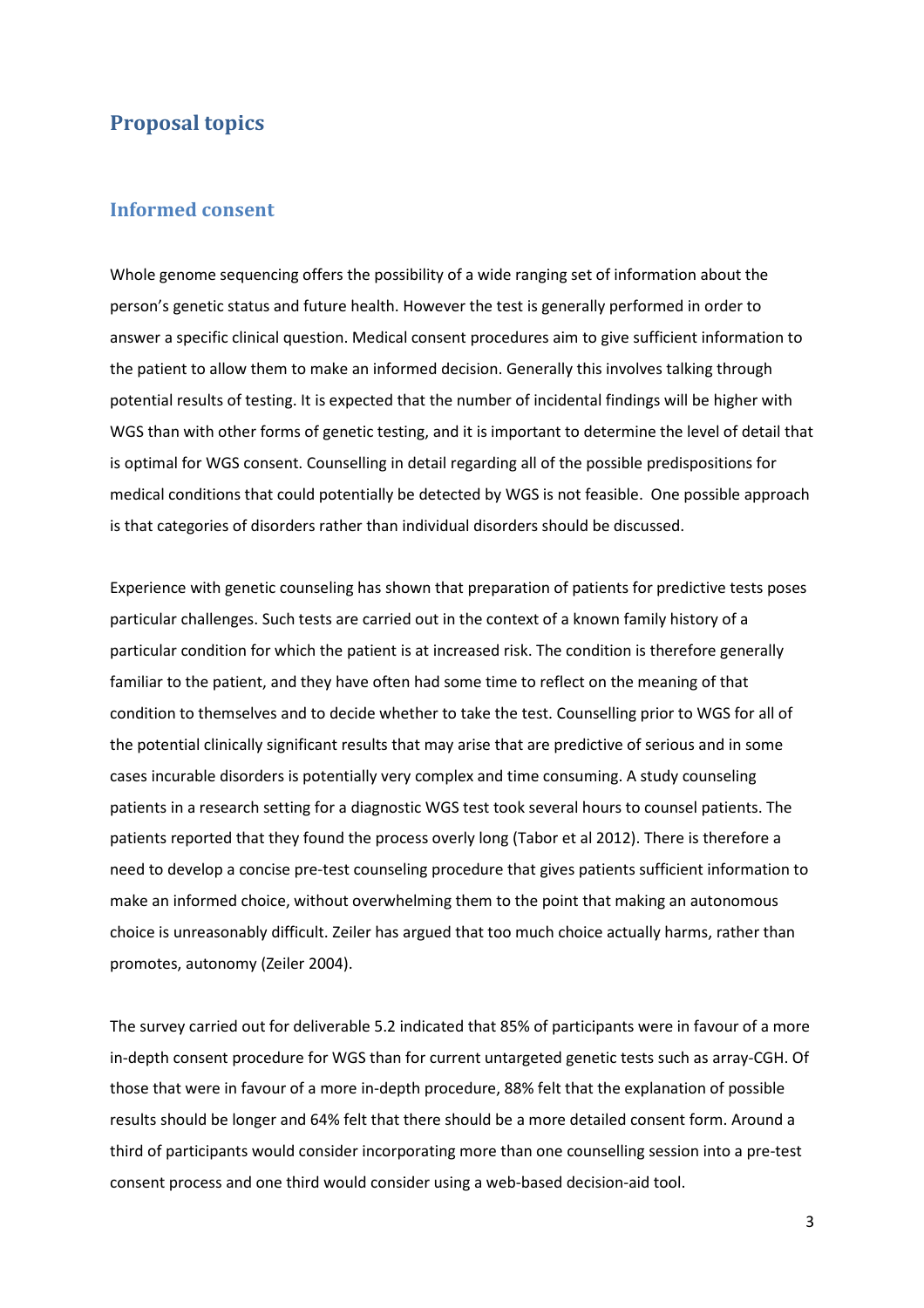**Proposal:** Care should be taken to allow for ample time for reflection about the test decision without subjecting the patient to an overly lengthy information-giving session. Patients should ideally be offered a two-step counseling process, with written information to be given after the first appointment. It is noted that some patients may find a two-appointment system burdensome, for example if they live far from the genetics centre or have a heavy schedule of appointments for a disabled child. In such cases, alternative approaches might be used such as telephone contact by a genetic counselor before or after the appointment, or the sending out of written material prior to the appointment. A further possibility is the use of web-based information and educational material to help patients to go to a single appointment with a basic understanding of the process and to allow them to begin thinking of the questions that they would like to ask their clinician.

## **Opportunistic screening vs whole genome sequencing vs targeted testing**

Although there appears to be consensus that if opportunistic screening will be offered it should be optional, we will here consider each of the four possibilities: WGS with compulsory opportunistic screening, WGS with optional opportunistic screening, WGS without opportunistic screening and targeted testing. Aside from the ACMG, all organisations whose guidelines were looked at in preparation for Deliverable 5.2 were in favour of targeted sequencing rather than whole genome sequencing when feasible. The argument in favour of performing opportunistic screening is that "reporting some incidental findings would likely have medical benefit for the patients and families of patients undergoing clinical sequencing"(ACMG 2013, p.3). The reasons for not offering the possibility of opting out of this additional screening were listed as: 1. It would be too great a burden to perform the depth of genetic counseling necessary to respect patient preferences 2. It would be "unwieldy" for the laboratories to mask or ignore these medically significant results according to patient preference 3. Healthcare professionals have a "duty to prevent harm by warning patients and their families about certain incidental findings and that this principle supersedes concerns about autonomy just as it does in the reporting of incidental findings elsewhere in medical practice" (ACMG 2013, p. 11). The ACMG noted that this "may seem to violate existing ethical norms regarding the patient's autonomy and "right not to know" genetic risk information" (ACMG 2013 p.11). Arguments against this compulsory testing include the high cost of the additional pre and post test counseling in both financial and personnel terms, and the laboratory costs of analyzing additional data. From an ethical point of view, generally only the incapacity of the patient justifies overriding autonomy for his own benefit. Furthermore, Allyse and Michie (2013) argue that the offer of WGS on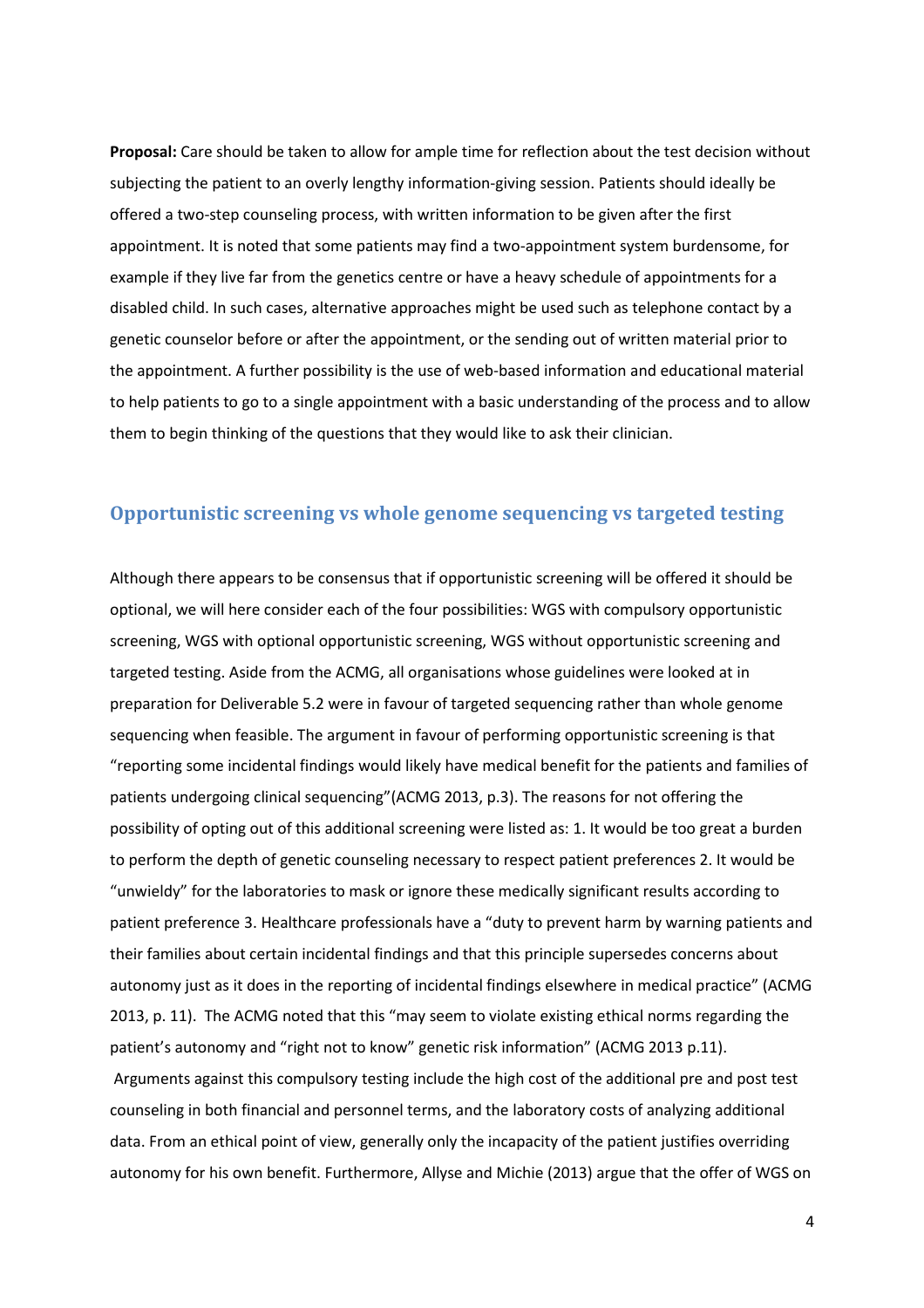the condition that opportunistic screening is accepted "borders on the coercive" (Allyse and Michie 2013 p.440). The concerns with such an approach were reflected in the survey of professionals working clinical genetics and related fields, carried out for deliverable 5.2, which showed that only 2% of participants were in favour of opportunistic screening without opt out.

Opportunistic screening **with the possibility of opting out** was supported by 55% of the survey respondents. In the workshop "When Opportunity Knocks: Understanding the ethical, legal and social aspects of clinical Whole Genome Sequencing" (3Gb-TEST/Genotoul societal Meeting May 4 2015 in Toulouse, France) a number of reasons not to offer such screening, even with an opt-out were highlighted. These included the difficulties of interpreting variants and emerging evidence that the penetrance of pathogenic mutations may be dependent on multiple genetic and environmental factors and that we cannot yet be certain of the impact of identified variants on patients' health. In addition, if no mutations are identified, there is a risk that patients may be inappropriately reassured and cease to follow basic health advice such as not smoking, or participating in established national screening programs. A final argument was made that if opportunistic screening represents such great benefit for the patient, it is difficult to justify offering it exclusively to those undergoing WGS for other reasons, since members of the general public are equally likely to have significant secondary findings. The ensuing debate revealed mixed views but was generally not in favour of opportunistic screening in any form. Further arguments that have been advanced include the lack of a screening infrastructure (and the perceived lack of financial capacity to put in place such a structure) to support and follow up patients who have results predictive of future illness, and concerns regarding the insurance status of individuals with positive findings. In favour of opportunistic screening with opt out was the possibility of ensuring a healthy life for longer. If genetic opportunistic screening is thought of in a similar way to opportunistic screening in other fields of medicine, it seems desirable to derive the maximum possible benefit from a test that is taking place, in the same way that a radiologist will examine the whole film and not solely the area of interest. However the radiologist does not do a whole body scan for each patient, which might be seen as the equivalent of doing WGS and performing opportunistic screening, rather than doing WGS and returning incidental findings. An further argument in favour of conducting WGS and offering extra gene testing might be to increase the general knowledge and understanding of genetics in order to benefit society. However this knowledge can be gained through research and through the untargeted testing that is done for medical reasons. This argument to 'increase in knowledge' thus implies that patients should altruistically agree to expose themselves to the risks of additional testing (unwanted results, uncertainty) for the sake of others. Such an argument is difficult to justify when there are alternative ways to obtain this information.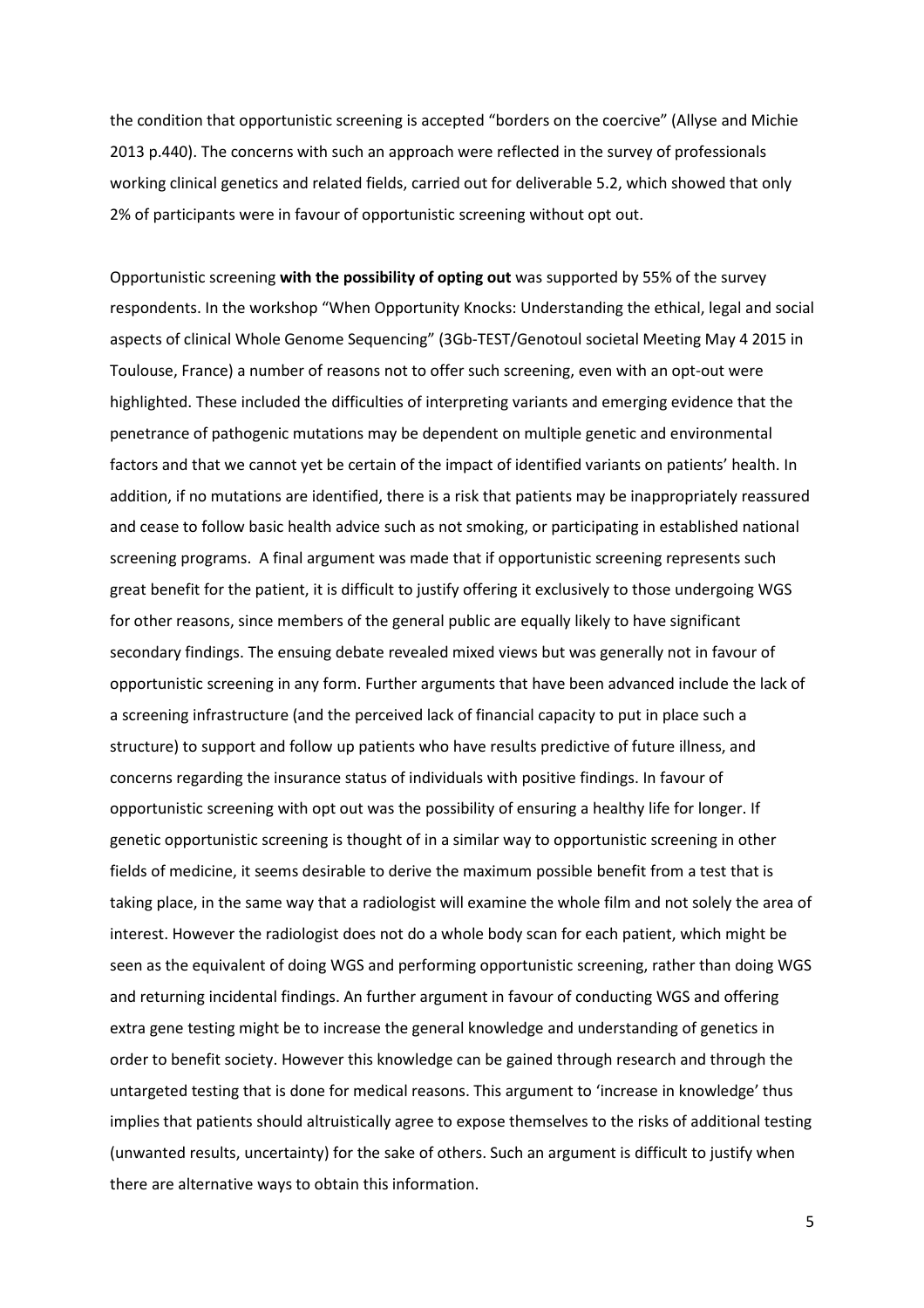**Whole genome sequencing without opportunistic screening** could be seen as an option that tries to balance the risks and benefits of opportunistic screening and masked testing. It would allow for some additional benefits to be derived from WGS but would avoid some of the problems associated with systematic searches for additional variants.

There are a number of reasons for favouring **targeted testing**. These include the complicated nature of interpreting whole genome sequencing results, and the potential problems engendered by uncovering susceptibilities to disorders for which preventative measures might either not exist or are unavailable for practical and financial reasons. In addition there is a justice argument that testing of the genome beyond the regions known to be related to the clinical indication (other than where it is judged to be necessary to increase diagnostic capacity) is not being done for medical need, and yet is not available to all equally, and so it cannot be justified in a state-subsidised healthcare system.

**Proposal:** In view of the difficulties of interpretation and the lack of an infrastructure for long-term follow up of healthy patients with predictions of future disease (and particularly in light of the fact that in such healthy patients without a family history penetrance of the known pathogenic mutations may well be decreased owing to selection bias of initial cases) it is proposed that tests should be targeted wherever possible, and that opportunistic screening not be offered at this time.

## **The offer of results to adult patients**

#### *Classification of findings*

There are a range of potential results which could be offered to adult patients, from results relating solely to the clinical indication for testing to all of the information generated by the test. Results can be classified into categories:

- Results related to clinical indication for testing
- Results related to a treatable or preventable disorder unrelated to the clinical indication for testing (sometimes referred to as 'clinically actionable' results)
- Results related to a medically significant but non treatable or preventable disorder
- Carrier status
- Susceptibility loci
- Variants of uncertain significance (in any of the above categories)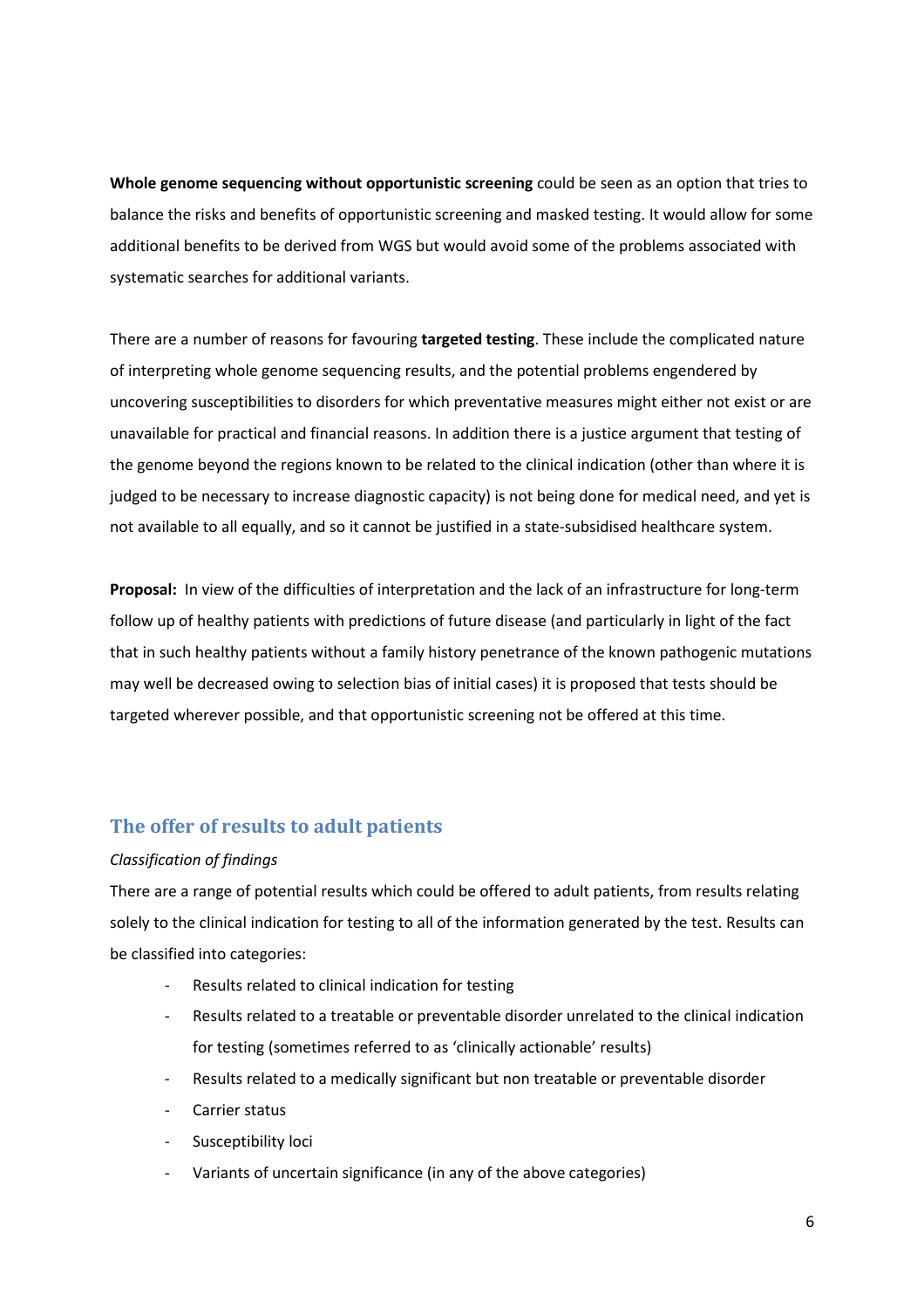'Social' findings such as the 'warrior gene'

#### *What is clinically actionable?*

In a number of articles written about whole genome sequencing, incidental findings have been classified into 'clinically actionable' and 'not clinically actionable' or some variation thereof. A 'clinically actionable' finding could be one such as the discovery of a BRCA 1 mutation, for which screening or prophylactic surgery may be available. A 'not clinically actionable' mutation might be one that is predictive of an incurable disease for which there are no preventative measures, such as Huntington's disease. However, although there may be no clinical action available, such information might be of 'actionable' value to some patients, who would plan their lives differently if they were aware of this risk. Others would not want to be given this kind of information under any circumstances. Experience with predictive testing shows that some patients want this kind of information whereas others choose to avoid it. This is in the context of a known disorder within the family and a high individual risk, where a careful staged pre-test counselling programme is generally offered. It is not known what the consequences might be of revealing this kind of predictive information to a previously low risk patient might be.

A number of conflicting concerns arise. On the one hand, it might be considered that patients have a right to know all of their medical information. On the other hand it might be considered burdensome or unnecessarily complex to return certain types of results, such as those of no known medical value. For certain categories of results there is an almost unanimous opinion that results should be returned. Such is the case for clinically significant preventable and treatable disorders in adult patients, and those that would be clinically actionable during childhood for paediatric patients. There is less accord over returning results showing an increased risk of a non-actionable but serious disorder such as a neurodegenerative disorder. Few participants in our survey were in favour of returning results regarding variants of uncertain significance or benign variants, or social findings such as paternity or tone deafness.

**Proposal:** Each laboratory and clinical department will need to decide (if there are no national guidelines) which results will be offered. Communication is essential here so that the patient is aware of which results will be made available. Ideally the patient should be given options for which categories they would like to receive if more than just the "results related to clinical indication" will be given.

7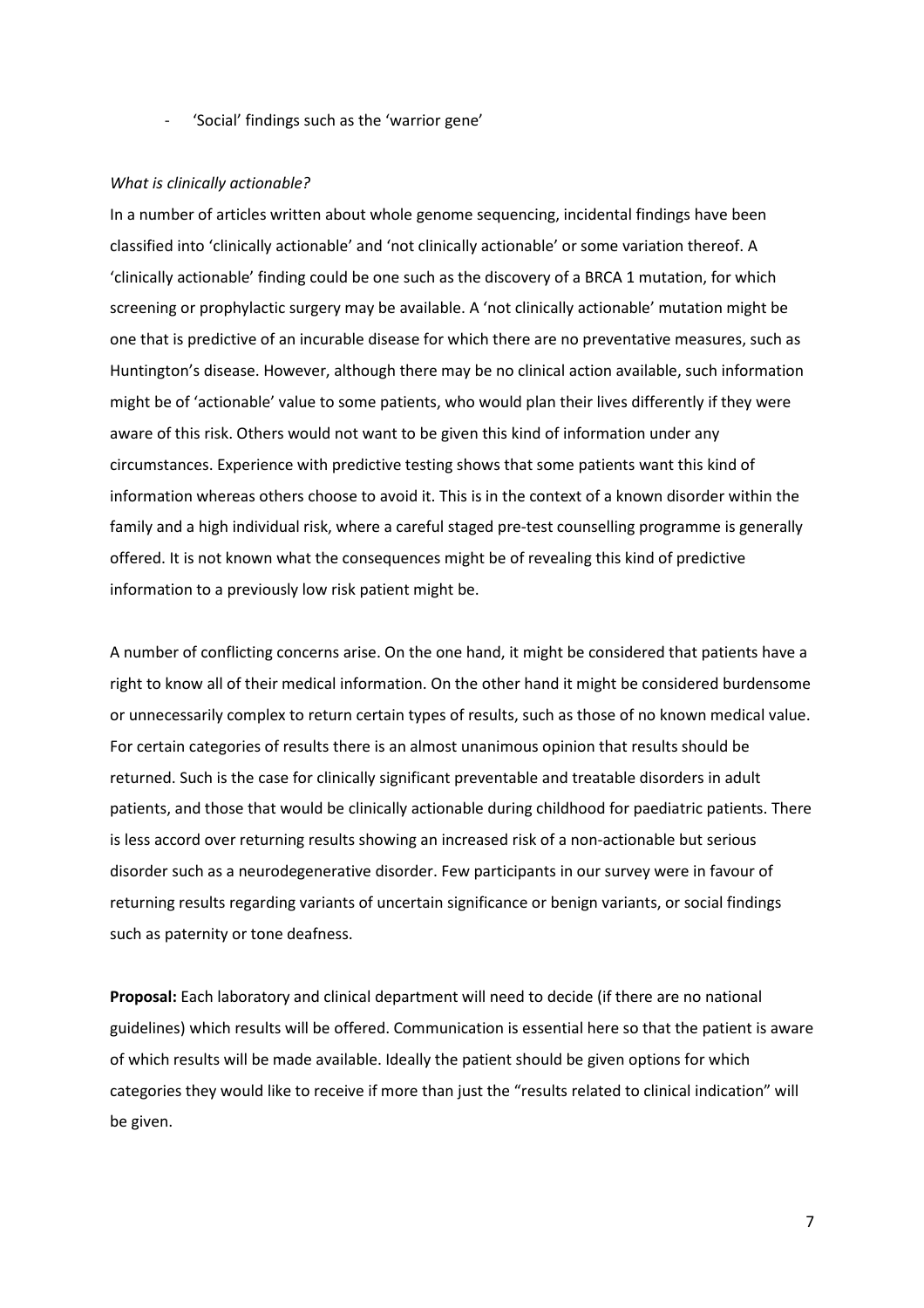#### **The offer of results to parents of minor patients**

This is an issue that poses particular problems, and one which divided opinion in the survey carried out for deliverable 5.2. There is a strong tradition in clinical genetics of not testing children for adult onset conditions, the reason being the importance placed on the autonomy of the future adult. By not testing for adult-onset conditions, the future adult's choice to know or not to know their status is protected. However, in WGS the child is **not** deliberately tested for adult-onset conditions (unless opportunistic screening is being carried out), but the results are generated by untargeted WGS performed for a specific clinical indication. Arguments have been made that it is in the interests of the child for the clinician to share the information with their parents, firstly because it may get lost or forgotten by the time the child reaches adulthood, and secondly because their parents may carry the same mutation and therefore be at risk of illness. It is in the best interests of the child to have healthy parents. Against this it could be argued that the child is not directly benefiting from sharing the results in childhood, and that the risk of not protecting their future autonomous choice outweighs any future benefit. In the workshop held in the context of 3 Gb-TEST in Toulouse in May 2015, this topic was debated. The general (but not unanimous) consensus was that the problem of finding predictive adult-onset results in children is so serious and difficult to resolve that the best option is to mask genes known to be associated with adult-onset disorders so that these results are never produced. It was felt that, at least with the current state of medical knowledge, this action best protects the interests of the child.

**Proposal:** Until such time as the ability to interpret variants and to prevent adult onset conditions advances significantly, it is proposed that when children undergo WGS, results for genes known to be associated with adult-onset conditions but unrelated to the condition being tested for are masked. Parents need to be made aware of this so that they do not think that the child has been tested for those conditions.

#### **Recontact**

There are a number of logistical as well as ethical constraints on the process of recontacting patients following whole genome sequencing when the state of knowledge regarding a variant has evolved. The logistical constraints are related to whether the data will be stored for years after the initial test or whether it is cheaper and more effective to re-sequence a new sample, and to the resources required to follow up patients each time that information regarding a variant has changed. It is likely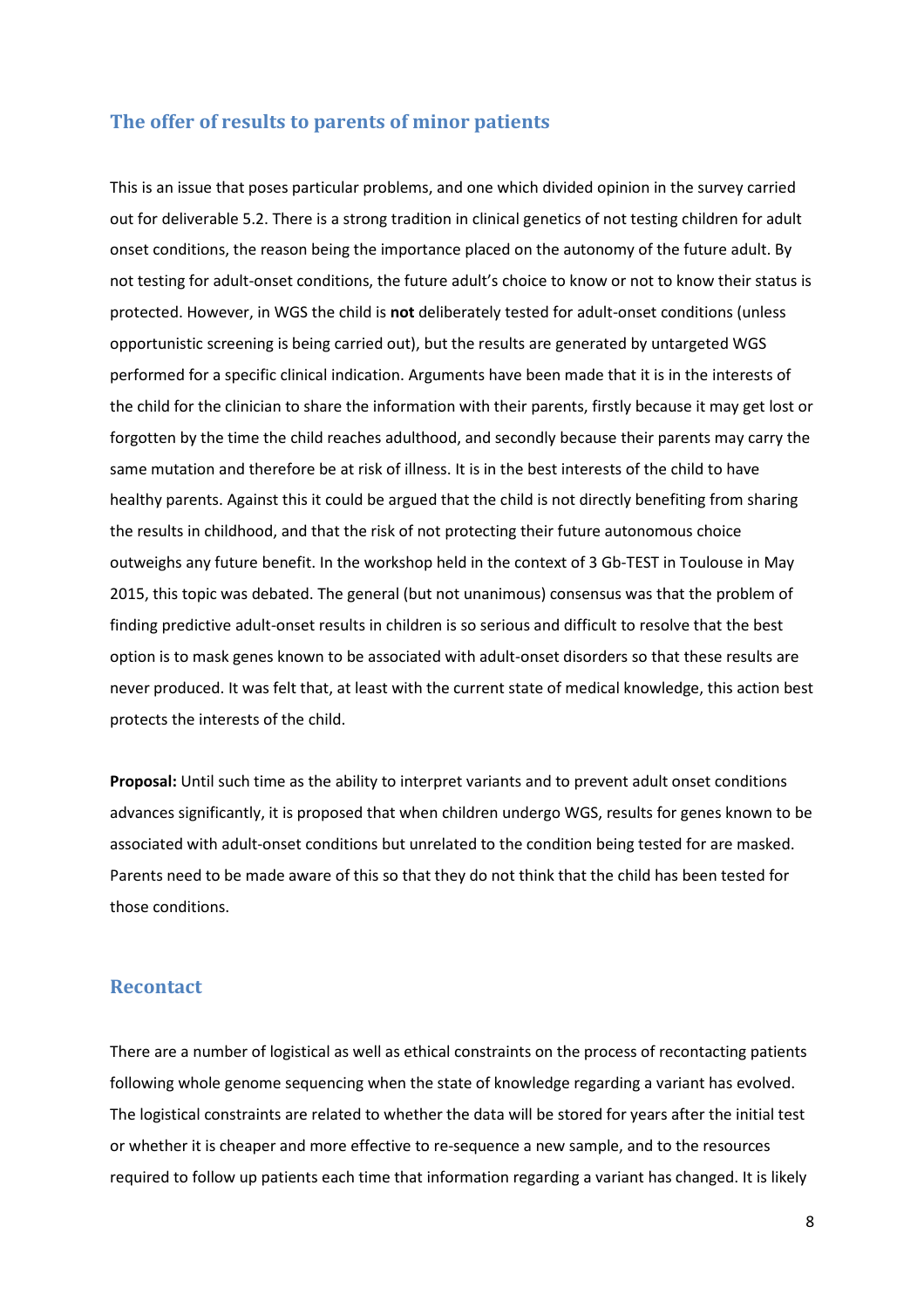that requiring laboratories to recontact patients for every change in status of every variant found during their analysis would currently be too burdensome. However if a change in status leads to a change in the report issued **relating to the indication for testing**, it may be argued that the laboratory has a duty to update their report. In the 3 Gb-TEST survey 59.4% of the participants working in clinical genetics related fields felt that the clinical service ordering WGS have a duty to review previous results in the light of new information and to recontact patients (assuming consent has been obtained). However several participants expressed concerns about the practical challenges of such a procedure, and others commented that such duties should be limited to the original indication for testing, not for incidental findings. It remains to be assessed whether recontact is practically possible.

The possibility of recontact in the other direction should also be forseen. Patients may benefit from being able to re-access their genomic data at a future point, either for the original test indication or for unrelated indications, for example for personalized pharmacogenetic data. A clinician wishing to prescribe a particular drug could, with the consent of the patient, request a re-analysis of the original data to look at up-to-date pharmacogenetic data, or ask that, in light of new discoveries, a sample is re-examined.

**Proposal:** Laboratories should not be expected to issue new reports related to variants outside of the indication for testing. However if the change is related to a variant reported in connection with the indication for testing then the laboratory could potentially be considered to have a duty to update the report. Whether such updating is practically feasible or not will depend on such factors as the capacity of the laboratory and their relationship with the prescribing clinicians. A decision therefore needs to be taken by each laboratory (where such a procedure is not already dictated by local law or professional guidelines) as to whether the laboratory will return results as a one-off report based on the state of current knowledge with no intention to update, or whether results could be subject to updating in the future. Whichever procedure is chosen, the patient must be informed at the time of testing whether their result is a 'snapshot' which reflects knowledge at the time of the test or whether it is an ongoing, evolving process liable to give rise to changing interpretations as knowledge advances. If possible data should be kept as part of the patient record so that the patient has the opportunity to benefit from their genomic data in the future.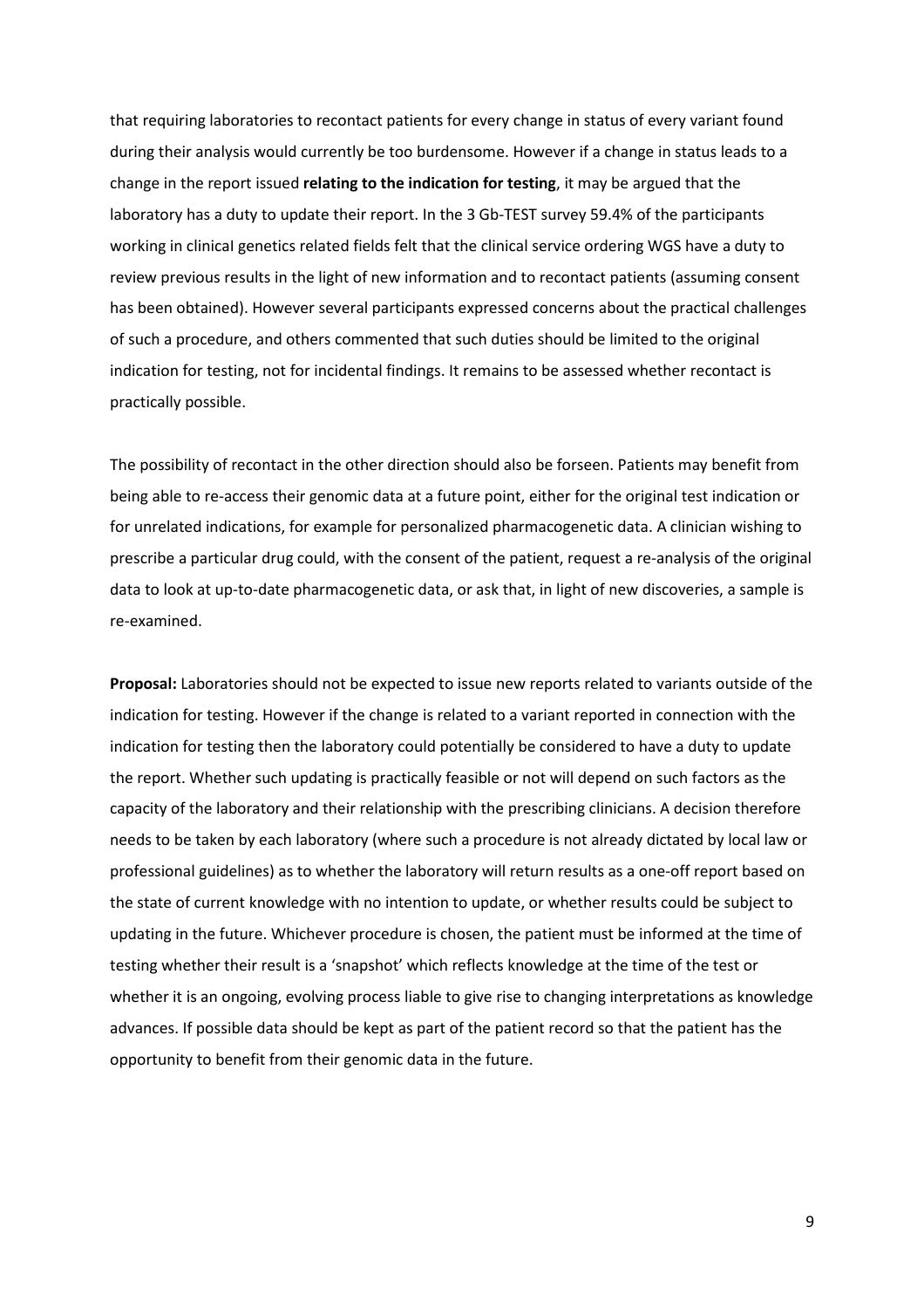## **Solidarity and data sharing**

Whole genome sequencing is expanding the paradigm of genetic testing. It was already the case that in order to provide answers for a patient, it was necessary to gather information about family members, and in some cases invite them for testing to better interpret results generated through tests on the patient. With whole genome sequencing we often need to look much further for answers. With so many variants being detected, and, for the moment, relatively limited knowledge of their significance in many cases, our ability to be able to make the fullest use of this data will depend on a cooperative endeavour on a global scale. This cooperation can occur at a number of different levels, from patient participation in research projects, to entry of rare variants into databases and sharing of appropriately anonymized and securised data between researchers.

**Proposal:** Opportunities for cooperation should be sought for and used as part of routine practice, as only this kind of large-scale effort will help to achieve more rapid understanding and translation of variant findings. Whilst care must be taken to avoid patients feeling under pressure to agree to participate in research protocols and databases, an explanation of the aims and nature of available cooperative opportunities whenever appropriate will allow more patients to benefit more quickly from genomic testing. Steps should be taken to facilitate sharing of data between research groups wherever this can be done without compromising the boundaries of consent and confidentiality. Work should be done on the design of consent and confidentiality in new research projects to consider the possibility of future collaborative efforts.

## **Conclusion**

Genetics has long been a rapidly evolving field, but with the advent of diagnostic whole genome sequencing, new frontiers of knowledge are before us. We are not yet ready to be able to reap the full range of benefits of all that the genome has for us. Before we can arrive at such a point, we need to go through a steep and probably laborious learning process, in which shifting interpretations of results may mean that incorrect reassurance or unnecessary investigations are put in place, or simply that we may be faced for some time with the possibility of regularly finding ourselves in a situation of returning uncertain results. It is important that progress is not hindered, and that we can continue to advance towards these new horizons with a sense of curiosity and anticipation.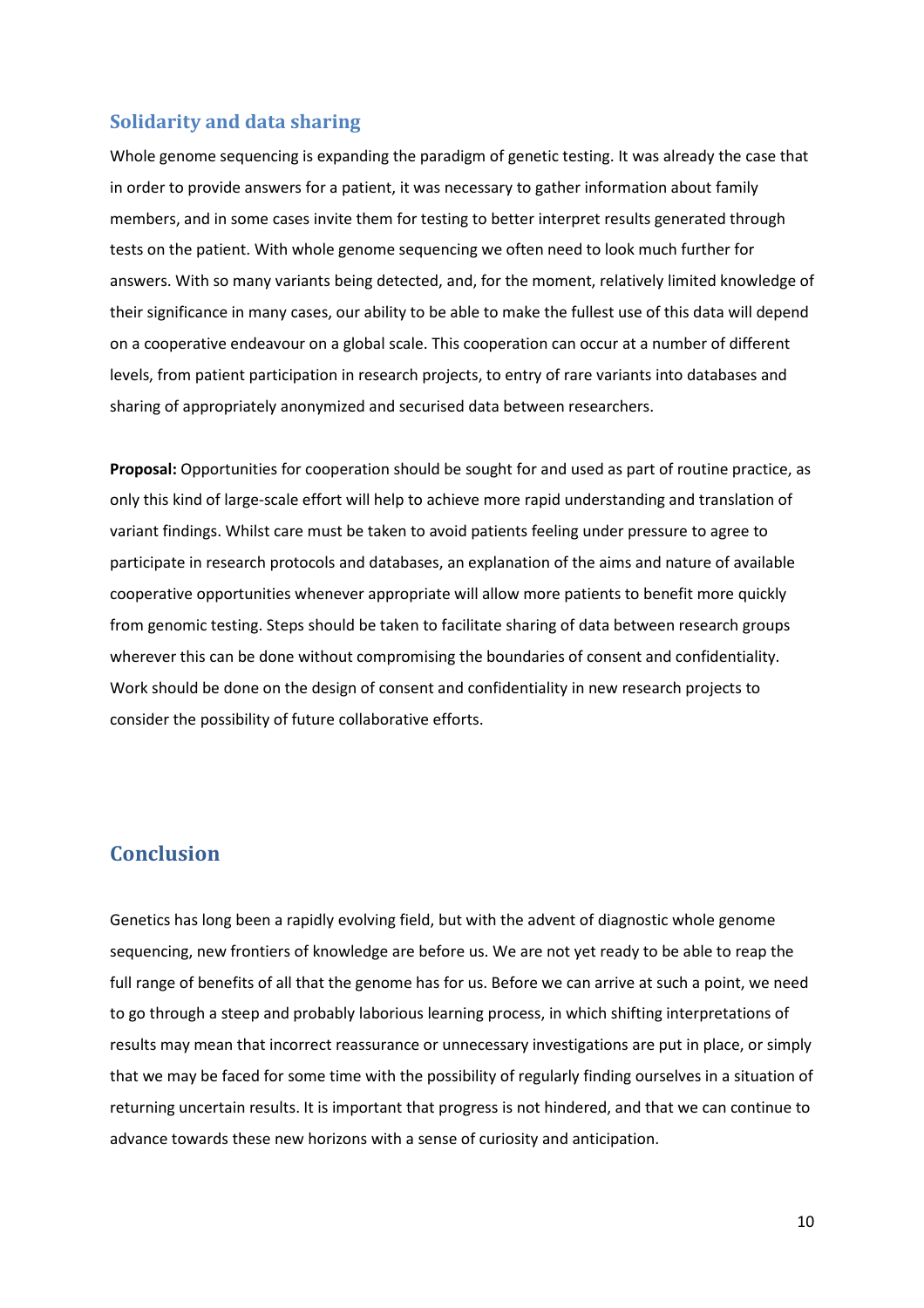Such anticipation should however be balanced by a realistic view of the challenges to overcome before we can access all of this anticipated benefit. For this reason these proposals remain cautious, and call attention to the realities of our abilities to interpret and understand genomic information. We must focus on the means of accomplishing the goal of mastering this interpretation and understanding: being open and clear with patients about what can be accomplished at present with this technology, and inviting them, when appropriate to participate in this acquisition of knowledge and experience by permitting data to be shared. As researchers and clinicians, we can help move towards our goal faster by taking the time to share data, clinical findings and experiences with the implementation and use of different policies for these issues whenever it is possible and appropriate to do so. Cooperation, both doctor- patient and between research teams will be the key to achieving successful use of this powerful tool.